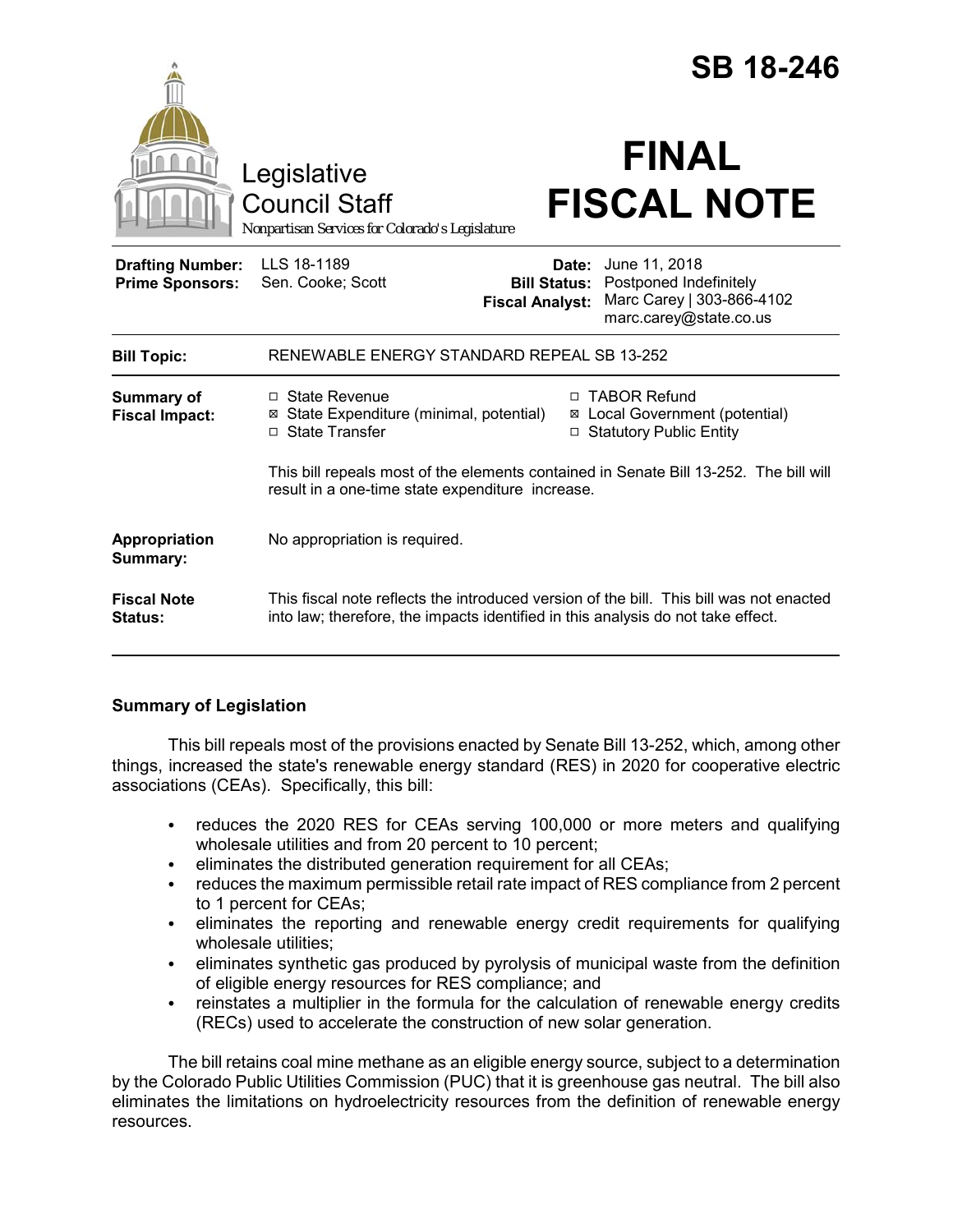June 11, 2018

## **Background**

**Affected cooperative electric associations (CEAs).** Under current law, CEAs that serve over 100,000 customers and qualifying wholesale utilities are required to meet an RES of 6 percent through 2019, and 20 percent beginning in years 2020 and thereafter. These standards are currently subject to a 2 percent retail rate impact rule.

According to the U.S. Energy Information Administration, the only Colorado CEA with over 100,000 customers in 2016 was the Intermountain Rural Electric Association (IREA), which served about 151,200 customers. Tri-State Generation and Transmission Association (Tri-State) supplies wholesale electricity to 18 member CEAs and would also be affected by the requirements of this bill.

**Renewable energy credits (RECs).** RECs are tradeable certificates that represent proof that 1 megawatt-hour (MWh) of electricity was generated from an eligible renewable energy resource. These certificates can be bought and sold and the owner of the REC can claim to have purchased renewable energy. RECs represent the environmental attributes of the power produced from renewable energy projects. Currently, RECs are bought and sold through bi-lateral agreements. There is no national market clearinghouse.

## **State Expenditures**

**Department of Regulatory Agencies, Public Utilities Commission (PUC).** The PUC will incur costs associated with rule making to reverse the changes promulgated last year for both CEAs and qualifying wholesale CEAs in SB 13-252. As the rules generally reflect specific statutory language, the impact is expected to be minimal, and no additional appropriation is required.

**State agency impact.** Current law contains a 2 percent cap on the retail rate impact of the RES for CEAs. This bill decreases that cap to 1 percent for both CEAs with over 100,000 customers (currently only IREA) and for wholesale CEAs (Tri-State).

The retail rate impact is required to be determined "net of alternative sources of electricity supply from noneligible energy resources that are reasonably available at the time of determination." Thus, the rate impact depends on the cost differential between renewable resource acquisition and "reasonably available" conventional resource acquisition, typically natural gas. Natural gas prices are highly volatile. Wellhead prices have been as high as \$11 per thousand cubic feet (Mcf) in July 2008, as low as \$1.80 per Mcf in April 2012, and are now around \$2.70 per Mcf at regional hubs. The future cost differential will depend on the future price of renewable resources and the future price of natural gas, as well as anticipated technology changes for both resources.

Because this bill decreases the cap for certain CEAs from 2 to 1 percent, the rate impact of the bill on retail electricity customers of IREA and affected Tri-State member cooperatives, including state agencies, could be a decrease in energy costs of up to 1 percent. Because a prediction of future rate impacts would depend on assumptions regarding future fuel costs as well as an unknown resource acquisition schedule, the exact impact to state facilities is not possible to quantify.